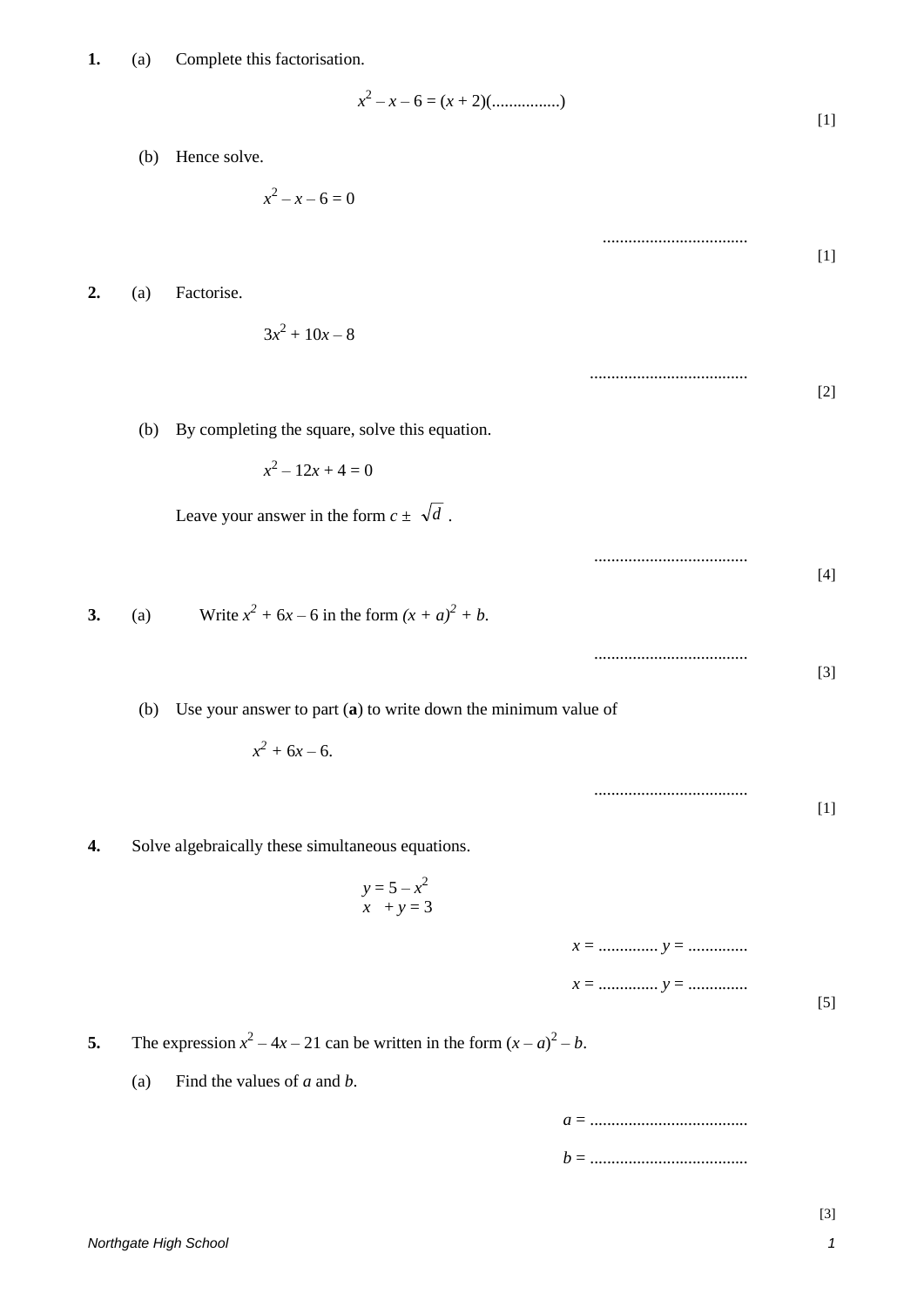|    | (b) | Hence find the minimum value of the expression<br>and the value of $x$ at which it occurs. |                                                                                                                                                          |
|----|-----|--------------------------------------------------------------------------------------------|----------------------------------------------------------------------------------------------------------------------------------------------------------|
|    |     |                                                                                            | $[2]$                                                                                                                                                    |
| 6. | (a) | Factorise.                                                                                 |                                                                                                                                                          |
|    |     | $x^2-3x-10$                                                                                |                                                                                                                                                          |
|    |     |                                                                                            | $[2]$                                                                                                                                                    |
|    | (b) | Hence solve.                                                                               |                                                                                                                                                          |
|    |     | $x^2-3x-10=0$                                                                              |                                                                                                                                                          |
|    |     |                                                                                            | $[1] % \includegraphics[width=\textwidth]{images/TransY.pdf} \caption{The first two different values of the estimators in the image.} \label{fig:class}$ |
| 7. | (a) | Factorise and solve.                                                                       |                                                                                                                                                          |
|    |     | $x^2 - x - 30 = 0$                                                                         |                                                                                                                                                          |
|    |     |                                                                                            | $[3]$                                                                                                                                                    |
|    | (b) | Solve this equation, leaving your answers in surd form.                                    |                                                                                                                                                          |
|    |     | $2x^2 + x - 2 = 0$                                                                         |                                                                                                                                                          |
|    |     |                                                                                            | $[3]$                                                                                                                                                    |
| 8. | (a) | By completing the square, express $x^2 + 8x + 25$ in the form $(x + a)^2 + b$ .            |                                                                                                                                                          |
|    |     |                                                                                            | $[3]$                                                                                                                                                    |
|    | (b) | Hence state the minimum value of $x^2 + 8x + 25$ .                                         |                                                                                                                                                          |
|    |     |                                                                                            | $[1]$                                                                                                                                                    |
| 9. | (a) | Solve.                                                                                     |                                                                                                                                                          |
|    |     | $x^2 - 5x - 14 = 0$                                                                        |                                                                                                                                                          |
|    |     |                                                                                            | $[3]$                                                                                                                                                    |
|    | (b) | Rearrange this formula to make $p$ the subject.                                            |                                                                                                                                                          |
|    |     | $m = \sqrt{\frac{p}{7}}$                                                                   |                                                                                                                                                          |
|    |     |                                                                                            | $[2]$                                                                                                                                                    |
|    |     |                                                                                            |                                                                                                                                                          |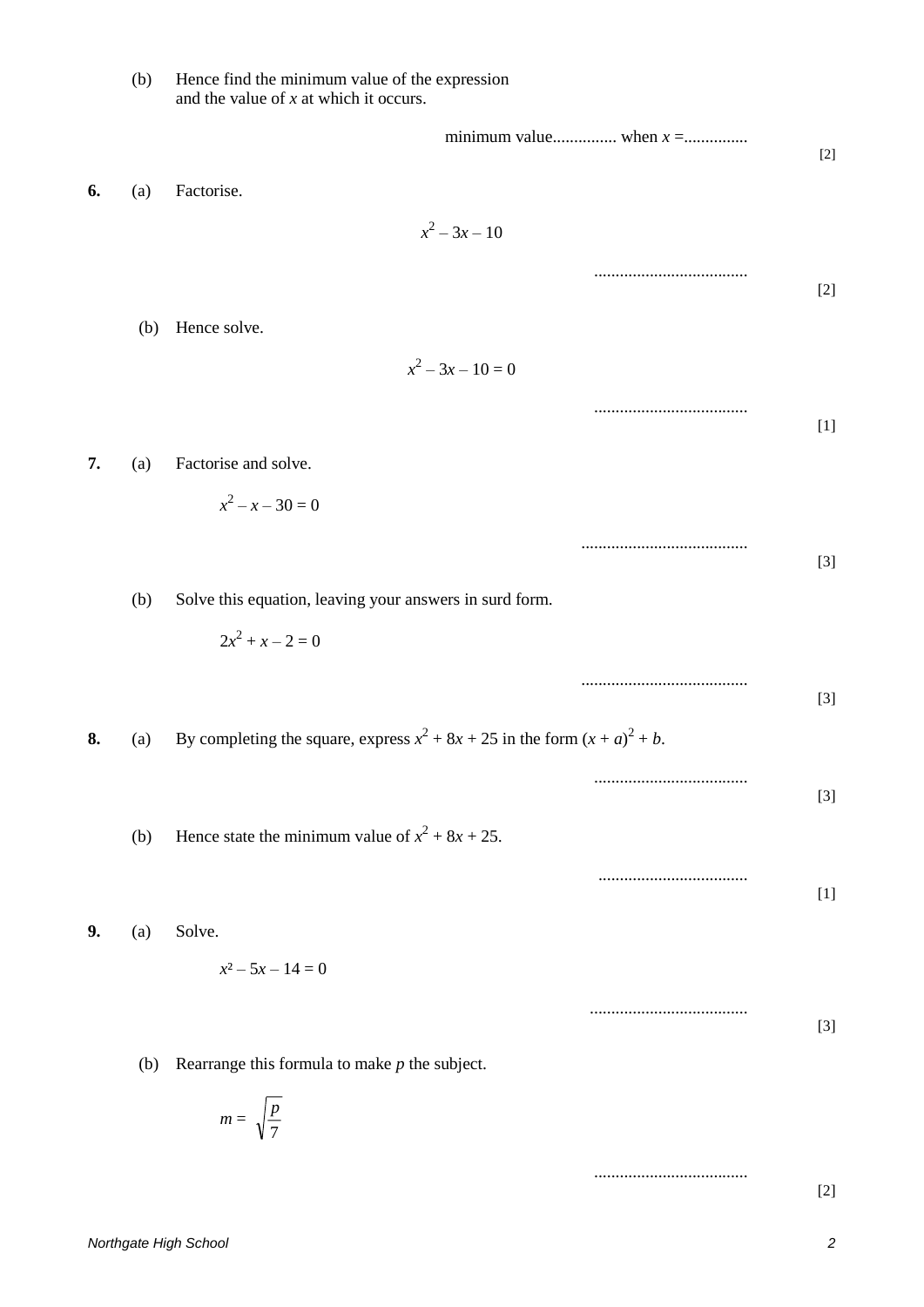| 10. | (a)    | By completing the square, express $x^2 + 12x - 10$ in the form $(x + a)^2 + b$ .                                               |       |
|-----|--------|--------------------------------------------------------------------------------------------------------------------------------|-------|
|     |        |                                                                                                                                | $[3]$ |
|     | (b)    | Hence state the minimum value of $x^2 + 12x - 10$ .                                                                            |       |
|     |        |                                                                                                                                | $[1]$ |
| 11. | (a)    | Factorise.                                                                                                                     |       |
|     |        | $x^2-2x-15$                                                                                                                    |       |
|     |        |                                                                                                                                | $[2]$ |
|     | (b)    | Hence solve this equation.                                                                                                     |       |
|     |        | $x^2-2x-15=0$                                                                                                                  |       |
|     |        |                                                                                                                                | $[1]$ |
| 12. | (a)    | Expand and simplify.                                                                                                           |       |
|     |        | $(2x+3)(x-5)$                                                                                                                  |       |
|     |        |                                                                                                                                |       |
|     |        |                                                                                                                                | $[3]$ |
|     | (b)    | Solve by factorising.                                                                                                          |       |
|     |        | $5x^2 - 12x + 7 = 0$                                                                                                           |       |
|     |        |                                                                                                                                | $[3]$ |
| 13. |        | Find algebraically the coordinates of the points of intersection of the curve $y = x^2 + 7x + 9$ and the<br>line $y = x + 4$ . |       |
|     |        |                                                                                                                                |       |
| 14. | Solve. |                                                                                                                                | $[5]$ |
|     |        | $2x^2 + 3x - 8 = 0$                                                                                                            |       |
|     |        | Give your answers correct to two decimal places.                                                                               |       |
|     |        |                                                                                                                                |       |
| 15. | (a)    | Solve algebraically.                                                                                                           | $[3]$ |
|     |        | $\frac{2x+7}{2} - \frac{3(4x+1)}{5} = 5$                                                                                       |       |

[4]

......................................